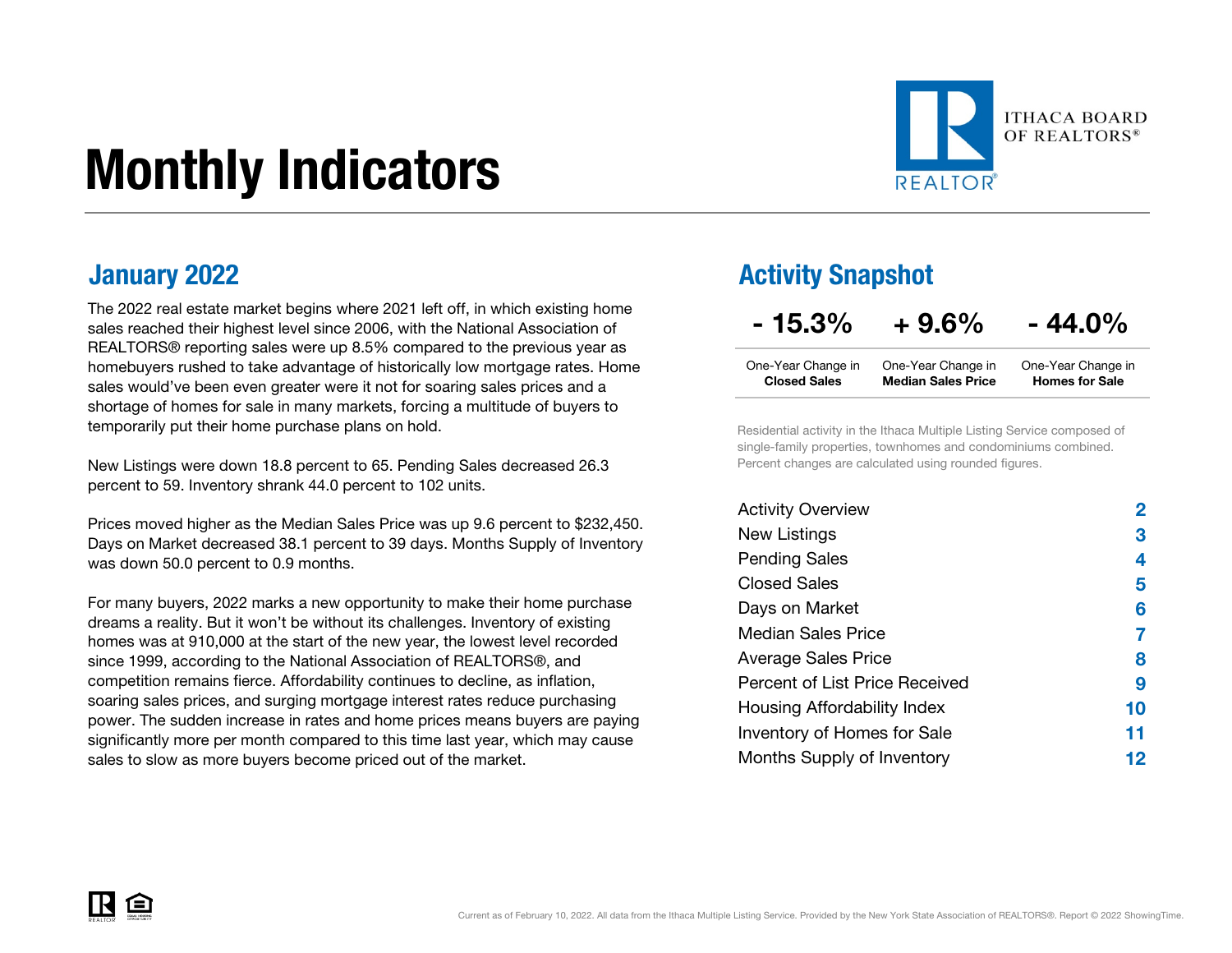### Activity Overview

Key metrics by report month and for year-to-date (YTD) starting from the first of the year.



| <b>Key Metrics</b>                 | <b>Historical Sparkbars</b>                      | $1 - 2021$ | 1-2022    | <b>Percent Change</b> |           | <b>YTD 2021 YTD 2022</b> | Percent Change |
|------------------------------------|--------------------------------------------------|------------|-----------|-----------------------|-----------|--------------------------|----------------|
| <b>New Listings</b>                | 1-2019<br>$1 - 2020$<br>1-2021<br>1-2022         | 80         | 65        | $-18.8%$              | 80        | 65                       | $-18.8%$       |
| <b>Pending Sales</b>               | 1-2019<br>1-2020<br>1-2021<br>1-2022             | 80         | 59        | $-26.3%$              | 80        | 59                       | $-26.3%$       |
| <b>Closed Sales</b>                | 1-2019<br>1-2020<br>$1 - 2021$<br>1-2022         | 85         | 72        | $-15.3%$              | 85        | 72                       | $-15.3%$       |
| <b>Days on Market</b>              | $1 - 2020$<br>1-2021<br>1-2019<br>1-2022         | 63         | 39        | $-38.1%$              | 63        | 39                       | $-38.1%$       |
| <b>Median Sales Price</b>          | 1-2019<br>$1 - 2020$<br>$1 - 2021$<br>$1 - 2022$ | \$212,000  | \$232,450 | $+9.6%$               | \$212,000 | \$232,450                | $+9.6%$        |
| <b>Avg. Sales Price</b>            | 1-2019<br>$1 - 2020$<br>1-2021<br>1-2022         | \$252,425  | \$262,536 | $+4.0%$               | \$252,425 | \$262,536                | $+4.0%$        |
| <b>Pct. of List Price Received</b> | 1-2019<br>$1 - 2021$<br>1-2020<br>1-2022         | 98.0%      | 99.6%     | $+1.6%$               | 98.0%     | 99.6%                    | $+1.6%$        |
| <b>Affordability Index</b>         | $1 - 2020$<br>1-2019<br>1-2021<br>1-2022         | 191        | 172       | $-9.9%$               | 191       | 172                      | $-9.9%$        |
| <b>Homes for Sale</b>              | 1-2019<br>$1 - 2020$<br>$1 - 2021$<br>$1 - 2022$ | 182        | 102       | $-44.0%$              |           |                          |                |
| <b>Months Supply</b>               | .<br>1-2019<br>$1 - 2020$<br>1-2021<br>1-2022    | 1.8        | 0.9       | $-50.0%$              |           |                          |                |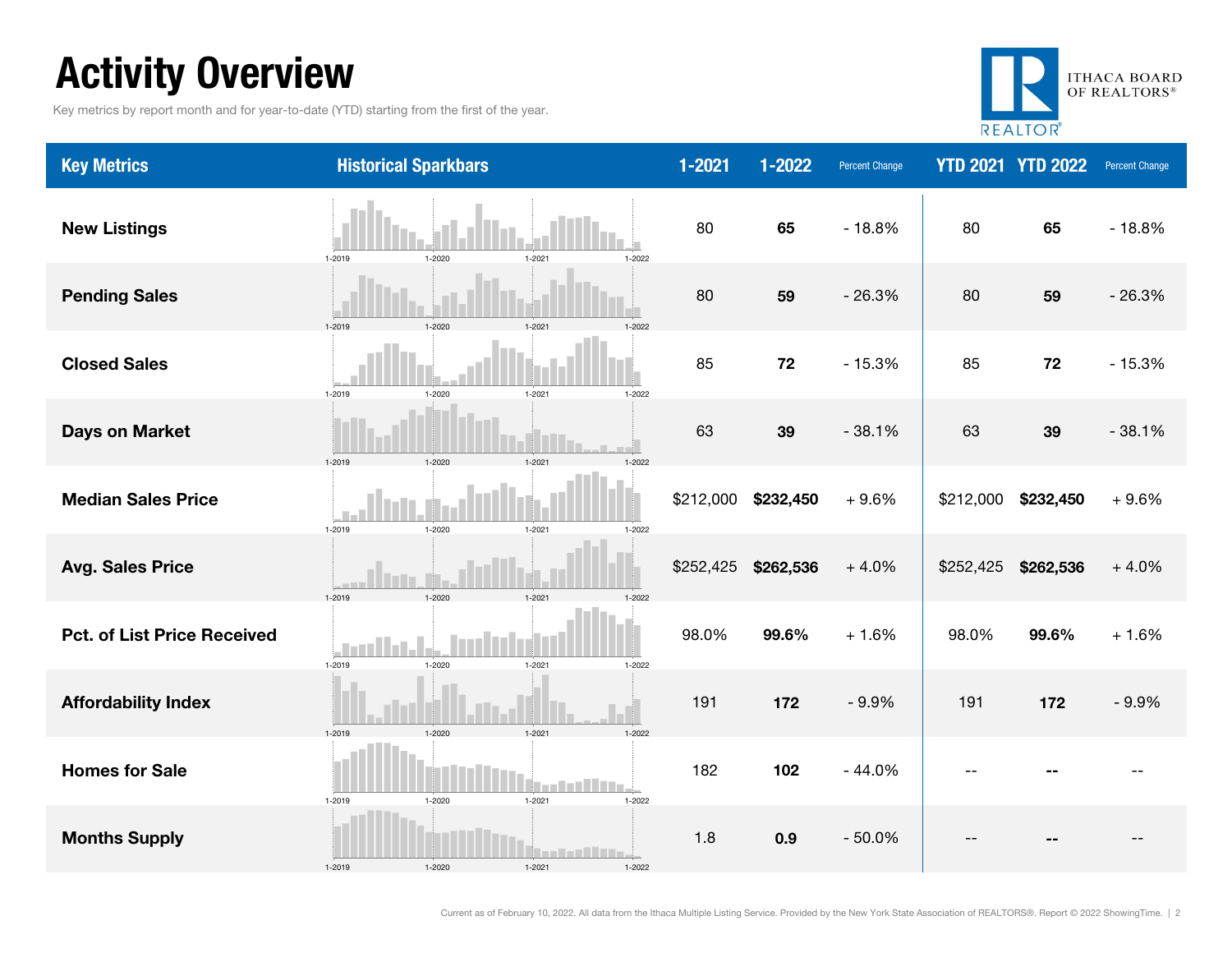### New Listings

A count of the properties that have been newly listed on the market in a given month.





#### Historical New Listings by Month

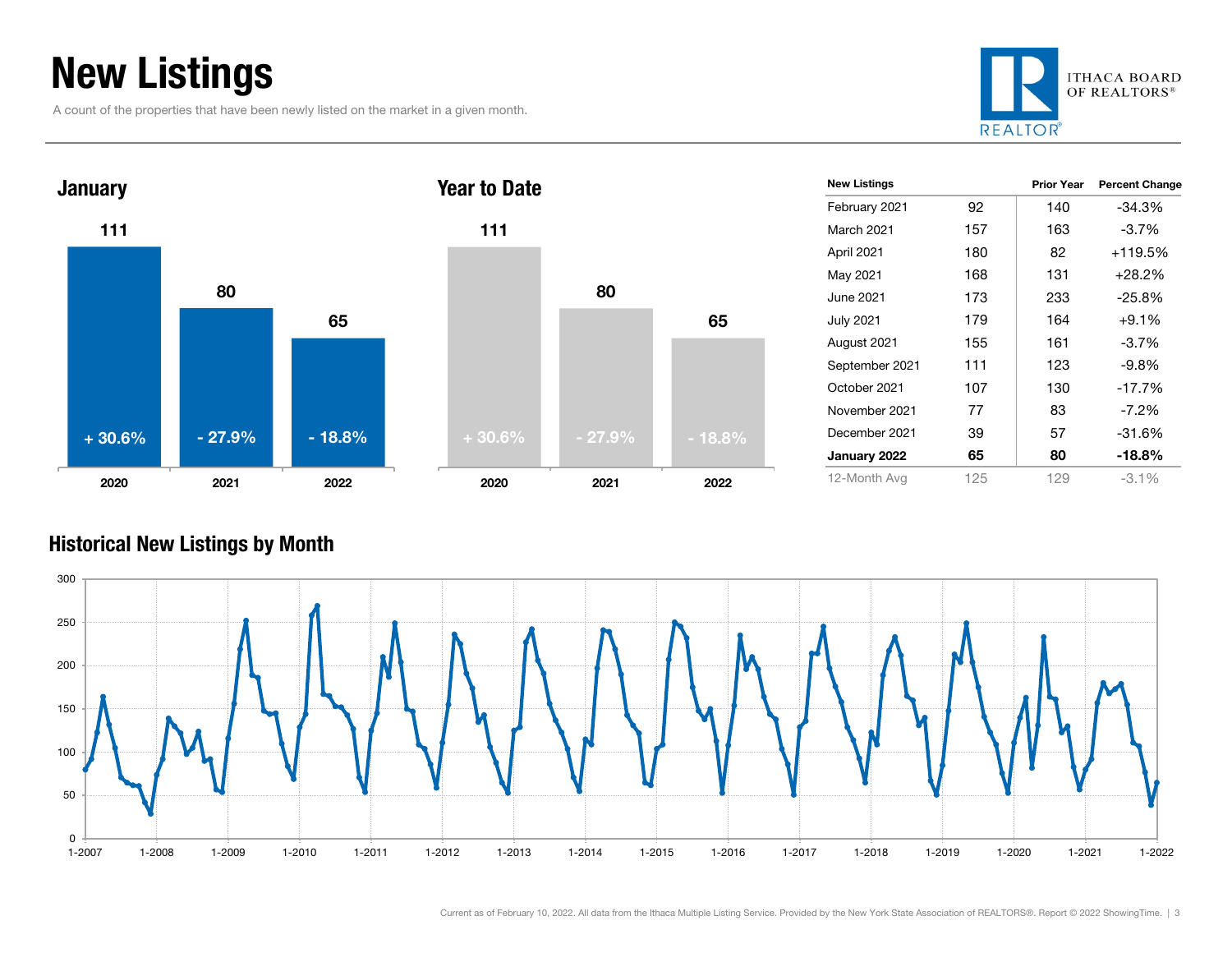### Pending Sales

A count of the properties on which offers have been accepted in a given month.





| <b>Pending Sales</b> |     | <b>Prior Year</b> | <b>Percent Change</b> |
|----------------------|-----|-------------------|-----------------------|
| February 2021        | 95  | 91                | $+4.4%$               |
| March 2021           | 136 | 101               | $+34.7%$              |
| April 2021           | 122 | 68                | $+79.4%$              |
| May 2021             | 169 | 109               | $+55.0%$              |
| June 2021            | 129 | 155               | $-16.8%$              |
| <b>July 2021</b>     | 130 | 134               | $-3.0\%$              |
| August 2021          | 118 | 141               | -16.3%                |
| September 2021       | 104 | 105               | $-1.0%$               |
| October 2021         | 88  | 107               | $-17.8%$              |
| November 2021        | 89  | 83                | $+7.2%$               |
| December 2021        | 56  | 70                | $-20.0\%$             |
| January 2022         | 59  | 80                | -26.3%                |
| 12-Month Avg         | 108 | 104               | $+3.8%$               |

#### Historical Pending Sales by Month



59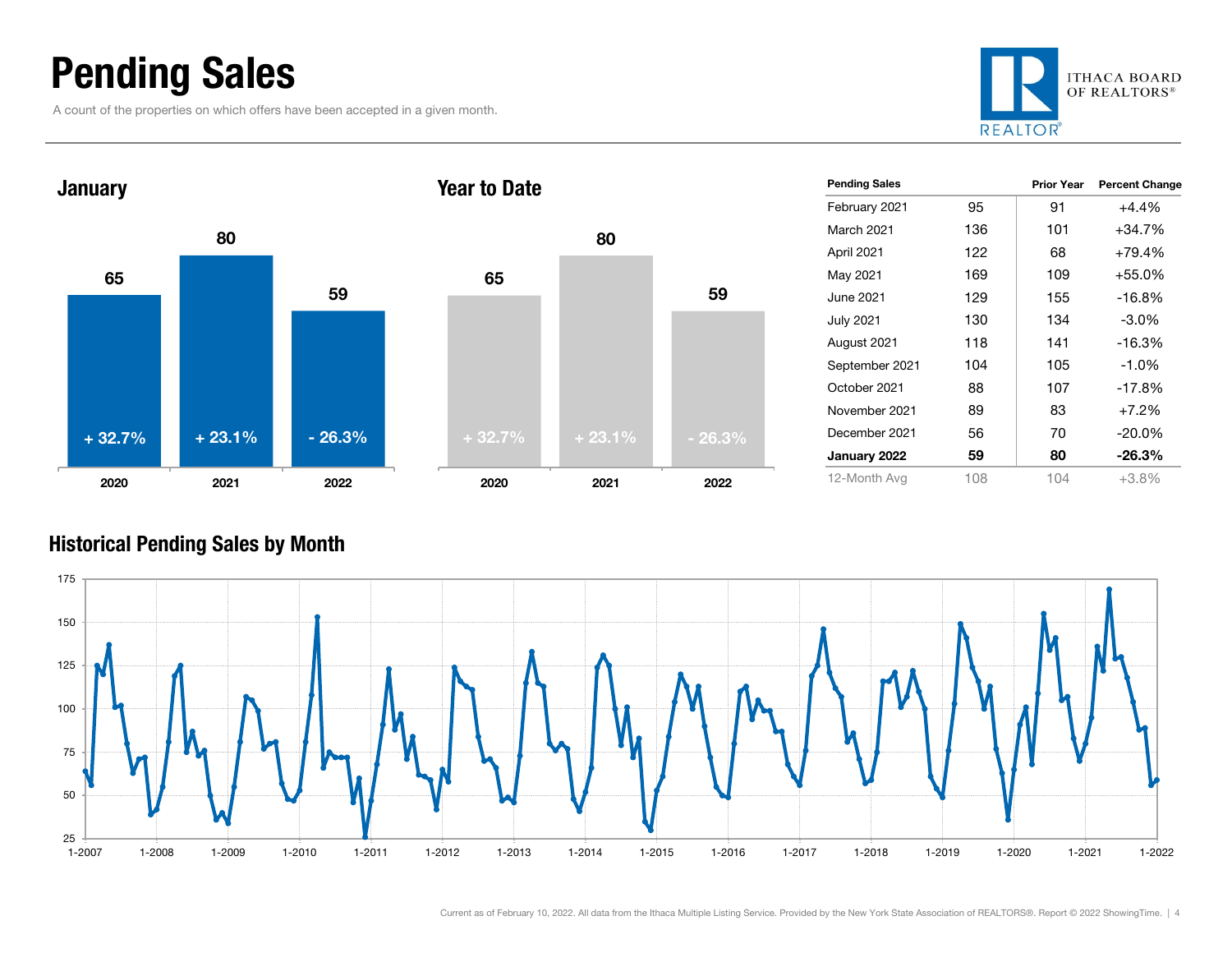### Closed Sales

A count of the actual sales that closed in a given month.





| <b>Closed Sales</b> |     | <b>Prior Year</b> | <b>Percent Change</b> |
|---------------------|-----|-------------------|-----------------------|
| February 2021       | 82  | 50                | +64.0%                |
| March 2021          | 101 | 52                | +94.2%                |
| April 2021          | 83  | 66                | $+25.8%$              |
| May 2021            | 106 | 84                | +26.2%                |
| June 2021.          | 135 | 93                | +45.2%                |
| July 2021           | 147 | 104               | +41.3%                |
| August 2021         | 151 | 142               | $+6.3\%$              |
| September 2021      | 139 | 124               | $+12.1%$              |
| October 2021        | 103 | 124               | $-16.9%$              |
| November 2021       | 98  | 114               | $-14.0%$              |
| December 2021       | 104 | 101               | $+3.0%$               |
| January 2022        | 72  | 85                | $-15.3%$              |
| 12-Month Avg        | 110 | 95                | +15.8%                |

#### Historical Closed Sales by Month



72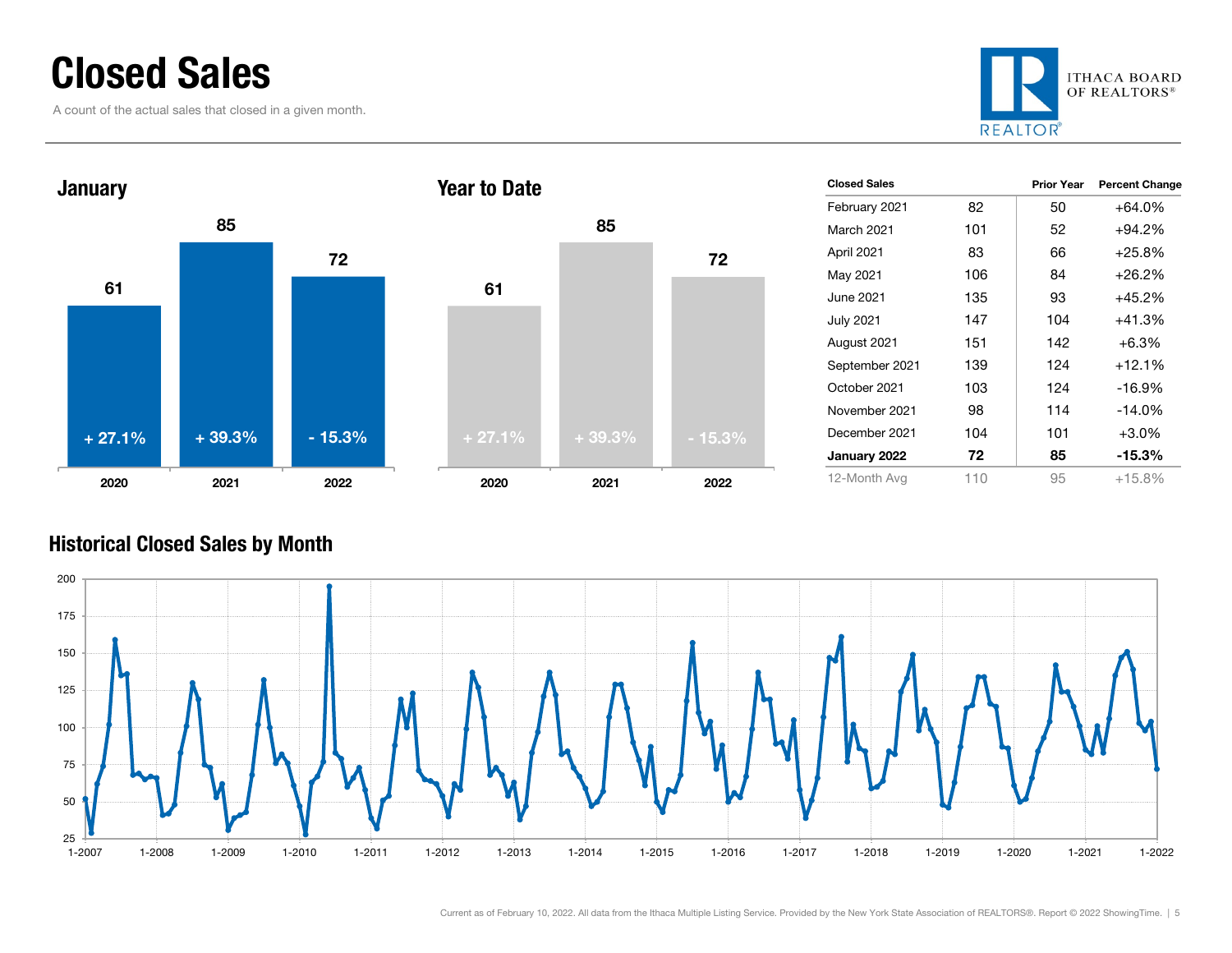### Days on Market

Average number of days between when a property is listed and when an offer is accepted in a given month







| Days on Market    |    | <b>Prior Year</b> | <b>Percent Change</b> |
|-------------------|----|-------------------|-----------------------|
| February 2021     | 50 | 105               | -52.4%                |
| <b>March 2021</b> | 53 | 121               | $-56.2\%$             |
| April 2021        | 51 | 91                | $-44.0%$              |
| May 2021          | 38 | 99                | $-61.6%$              |
| June 2021         | 31 | 82                | -62.2%                |
| <b>July 2021</b>  | 17 | 84                | -79.8%                |
| August 2021       | 16 | 90                | $-82.2%$              |
| September 2021    | 27 | 51                | $-47.1%$              |
| October 2021      | 14 | 49                | $-71.4%$              |
| November 2021     | 23 | 36                | $-36.1%$              |
| December 2021     | 22 | 53                | -58.5%                |
| January 2022      | 39 | 63                | $-38.1\%$             |
| 12-Month Avg*     | 30 | 72                | $-58.3%$              |

\* Average Days on Market of all properties from February 2021 through January 2022. This is not the average of the individual figures above.



#### Historical Days on Market by Month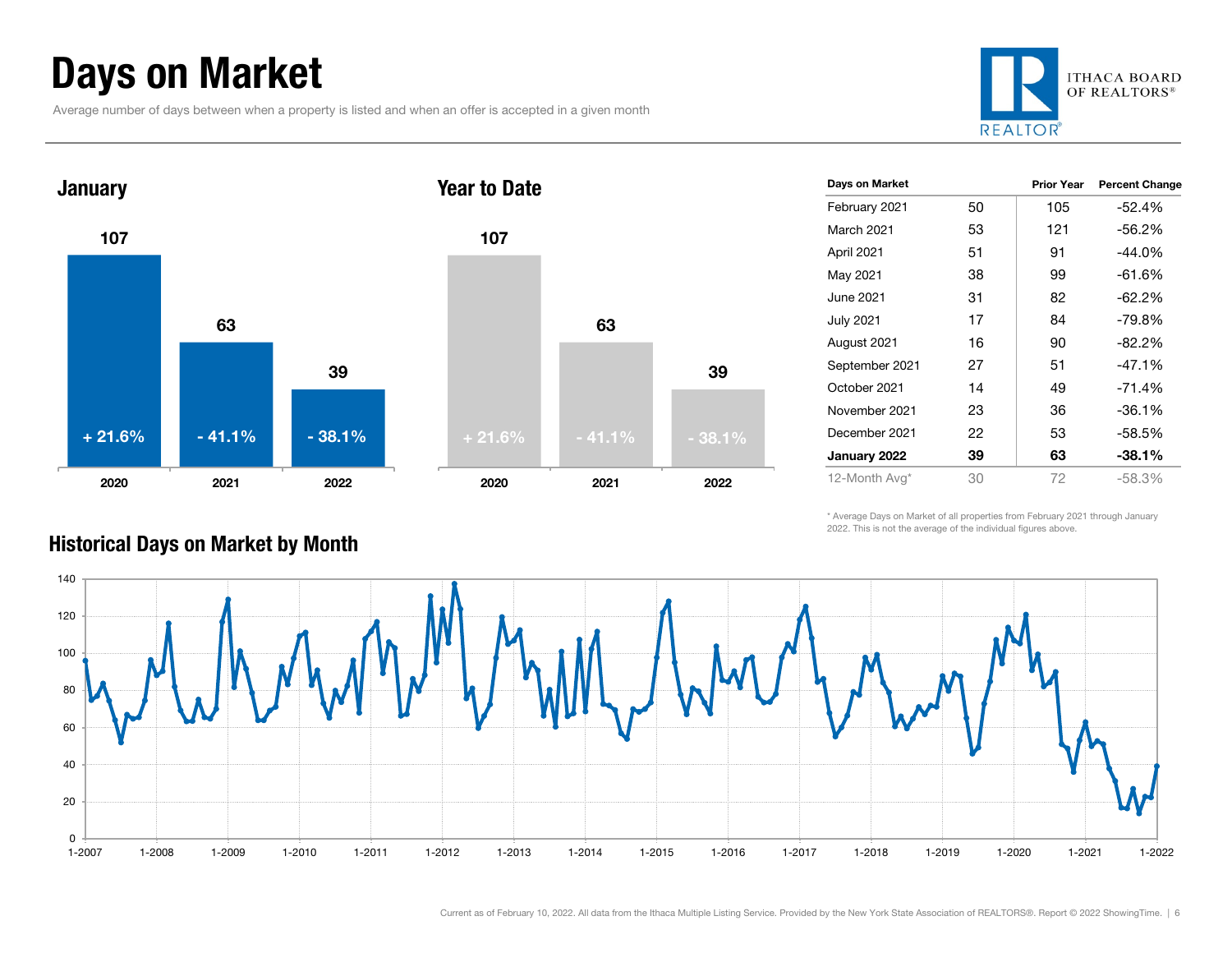### Median Sales Price

**January** 

Point at which half of the sales sold for more and half sold for less, not accounting for seller concessions, in a given month.









| <b>Median Sales Price</b> |           | <b>Prior Year</b> | <b>Percent Change</b> |
|---------------------------|-----------|-------------------|-----------------------|
| February 2021             | \$190,000 | \$195,000         | $-2.6\%$              |
| March 2021                | \$232,000 | \$189,500         | $+22.4%$              |
| April 2021                | \$234,913 | \$215,000         | $+9.3%$               |
| May 2021                  | \$268,000 | \$256,750         | +4.4%                 |
| June 2021                 | \$288,000 | \$230.000         | $+25.2%$              |
| <b>July 2021</b>          | \$285,000 | \$231,000         | $+23.4%$              |
| August 2021               | \$295,000 | \$240,750         | $+22.5%$              |
| September 2021            | \$280,000 | \$262,500         | $+6.7\%$              |
| October 2021              | \$244,000 | \$250,000         | $-2.4\%$              |
| November 2021             | \$270,000 | \$220,000         | $+22.7%$              |
| December 2021             | \$247,750 | \$225,000         | $+10.1%$              |
| January 2022              | \$232,450 | \$212,000         | $+9.6\%$              |
| 12-Month Med*             | \$255,000 | \$230,000         | $+10.9%$              |

\* Median Sales Price of all properties from February 2021 through January 2022. This is not the average of the individual figures above.



#### Historical Median Sales Price by Month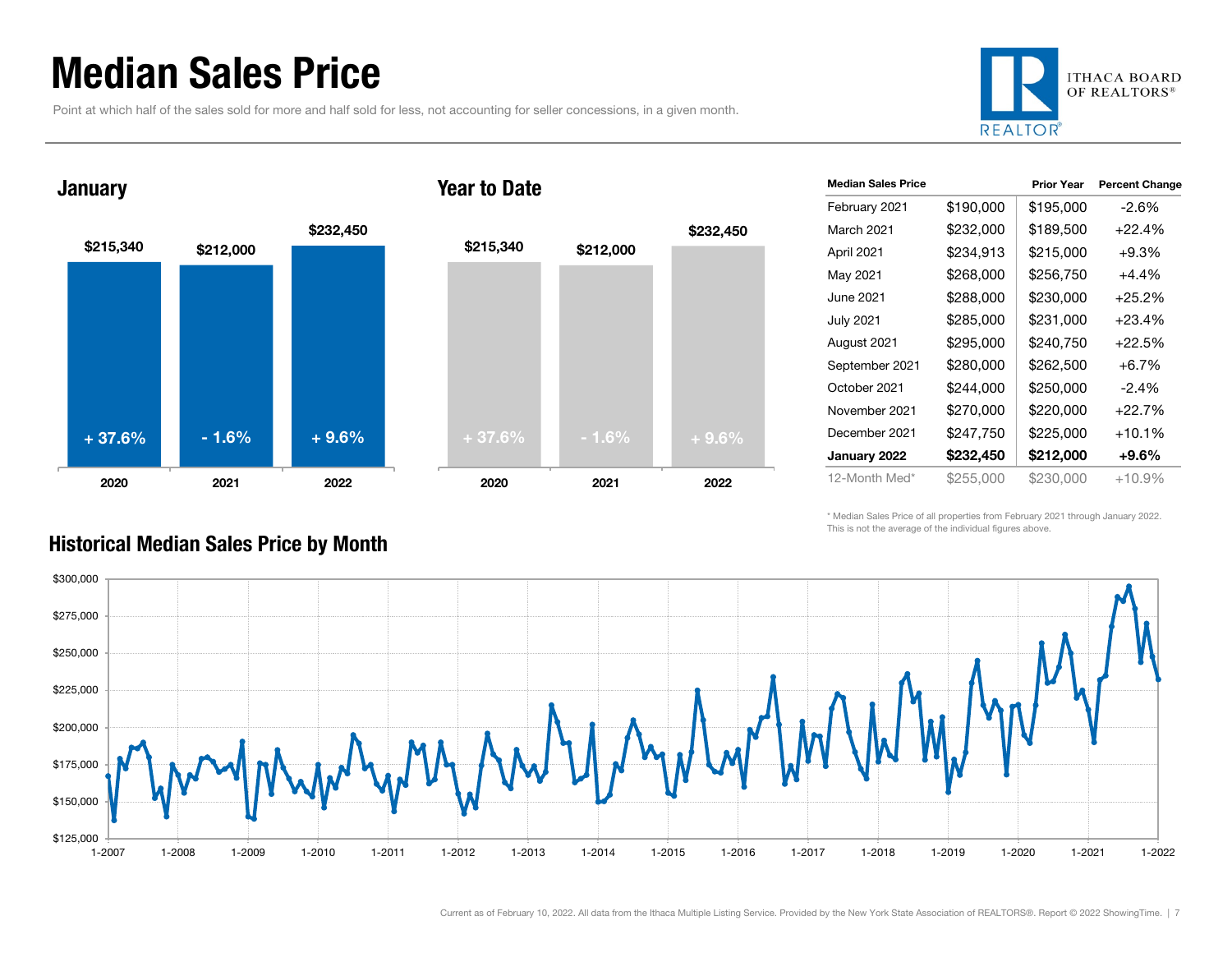### Average Sales Price

Average sales price for all closed sales, not accounting for seller concessions, in a given month.



**January** 



#### Year to Date



| Avg. Sales Price |           | <b>Prior Year</b> | <b>Percent Change</b> |
|------------------|-----------|-------------------|-----------------------|
| February 2021    | \$218,742 | \$221,861         | $-1.4%$               |
| March 2021       | \$257,637 | \$212,037         | $+21.5%$              |
| April 2021       | \$254,969 | \$254,942         | $+0.0\%$              |
| May 2021         | \$303,523 | \$281,945         | $+7.7%$               |
| June 2021        | \$318,176 | \$263,031         | $+21.0%$              |
| <b>July 2021</b> | \$340,758 | \$268,557         | $+26.9%$              |
| August 2021      | \$323,022 | \$289,615         | $+11.5%$              |
| September 2021   | \$343,783 | \$286,248         | $+20.1%$              |
| October 2021     | \$273,037 | \$290,966         | $-6.2\%$              |
| November 2021    | \$305,561 | \$259,837         | $+17.6%$              |
| December 2021    | \$304,546 | \$243,726         | $+25.0%$              |
| January 2022     | \$262,536 | \$252,425         | +4.0%                 |
| 12-Month Avg*    | \$299,575 | \$266,425         | $+12.4%$              |

\* Avg. Sales Price of all properties from February 2021 through January 2022. This is not the average of the individual figures above.



#### Historical Average Sales Price by Month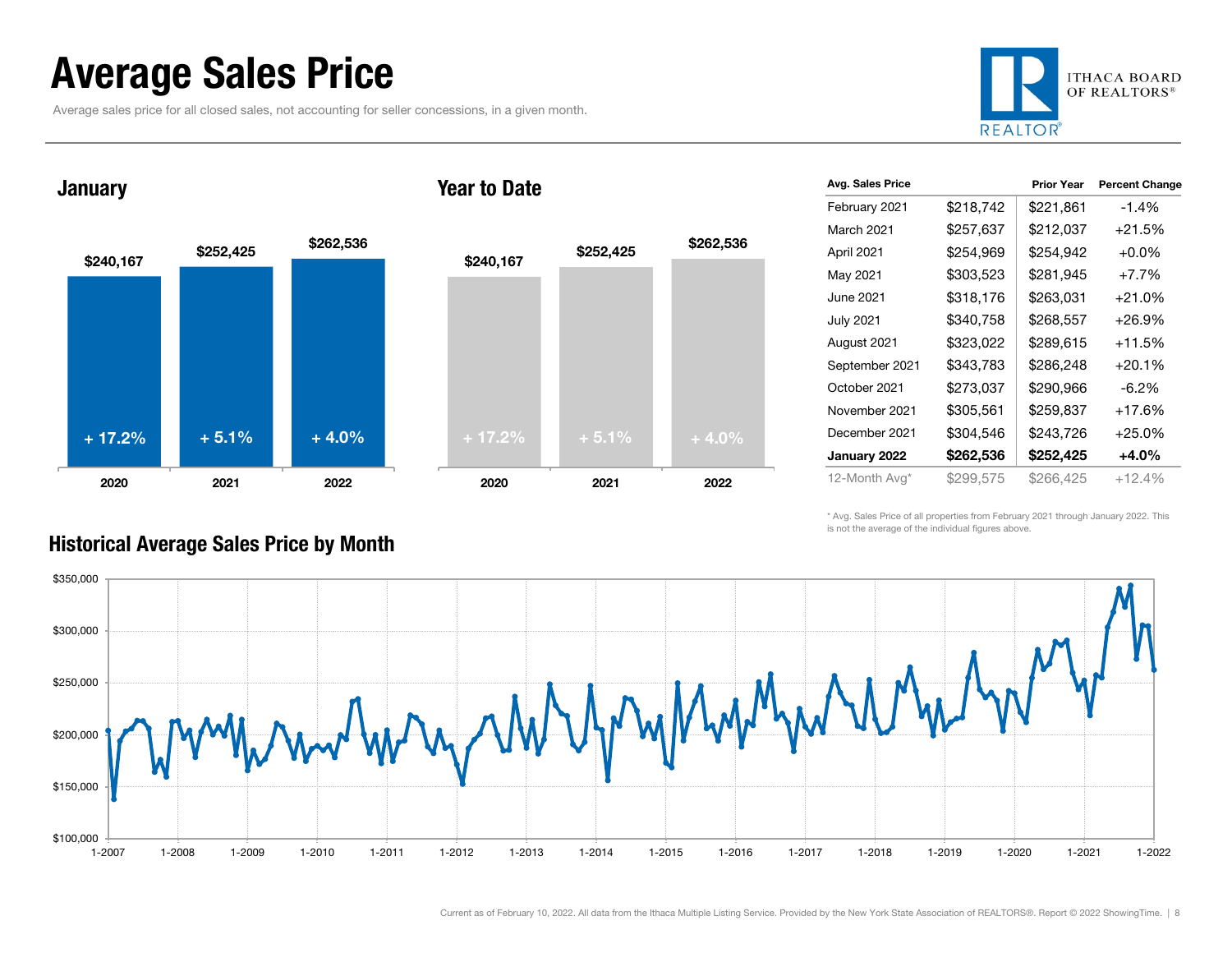### Percent of List Price Received

Percentage found when dividing a property's sales price by its most recent list price, then taking the average for all properties sold in a given month, not accounting for seller concessions.



#### 94.5% 98.0% 99.6% 2020 2021 2022 January 94.5% 98.0% 99.6% 2020 2021 2022 Year to Date+ 0.3% $\%$  + 3.7% + 1.6% +  $\frac{1}{2}$  + 0.3% + 3.7% + 1.6%

| <b>Pct. of List Price Received</b> |        | <b>Prior Year</b> | <b>Percent Change</b> |
|------------------------------------|--------|-------------------|-----------------------|
| February 2021                      | 97.4%  | 93.7%             | $+3.9%$               |
| <b>March 2021</b>                  | 97.6%  | 97.7%             | $-0.1%$               |
| April 2021                         | 98.3%  | 96.9%             | $+1.4%$               |
| May 2021                           | 100.8% | 96.8%             | $+4.1%$               |
| June 2021                          | 103.2% | 97.0%             | $+6.4\%$              |
| <b>July 2021</b>                   | 102.5% | 98.4%             | $+4.2%$               |
| August 2021                        | 103.4% | 97.3%             | $+6.3%$               |
| September 2021                     | 102.4% | 97.2%             | $+5.3%$               |
| October 2021                       | 101.7% | 98.3%             | $+3.5%$               |
| November 2021                      | 99.9%  | 96.9%             | $+3.1%$               |
| December 2021                      | 101.0% | 96.9%             | $+4.2%$               |
| January 2022                       | 99.6%  | 98.0%             | +1.6%                 |
| 12-Month Avg*                      | 101.0% | 97.3%             | $+3.8%$               |

\* Average Pct. of List Price Received for all properties from February 2021 through January 2022. This is not the average of the individual figures above.



#### Historical Percent of List Price Received by Month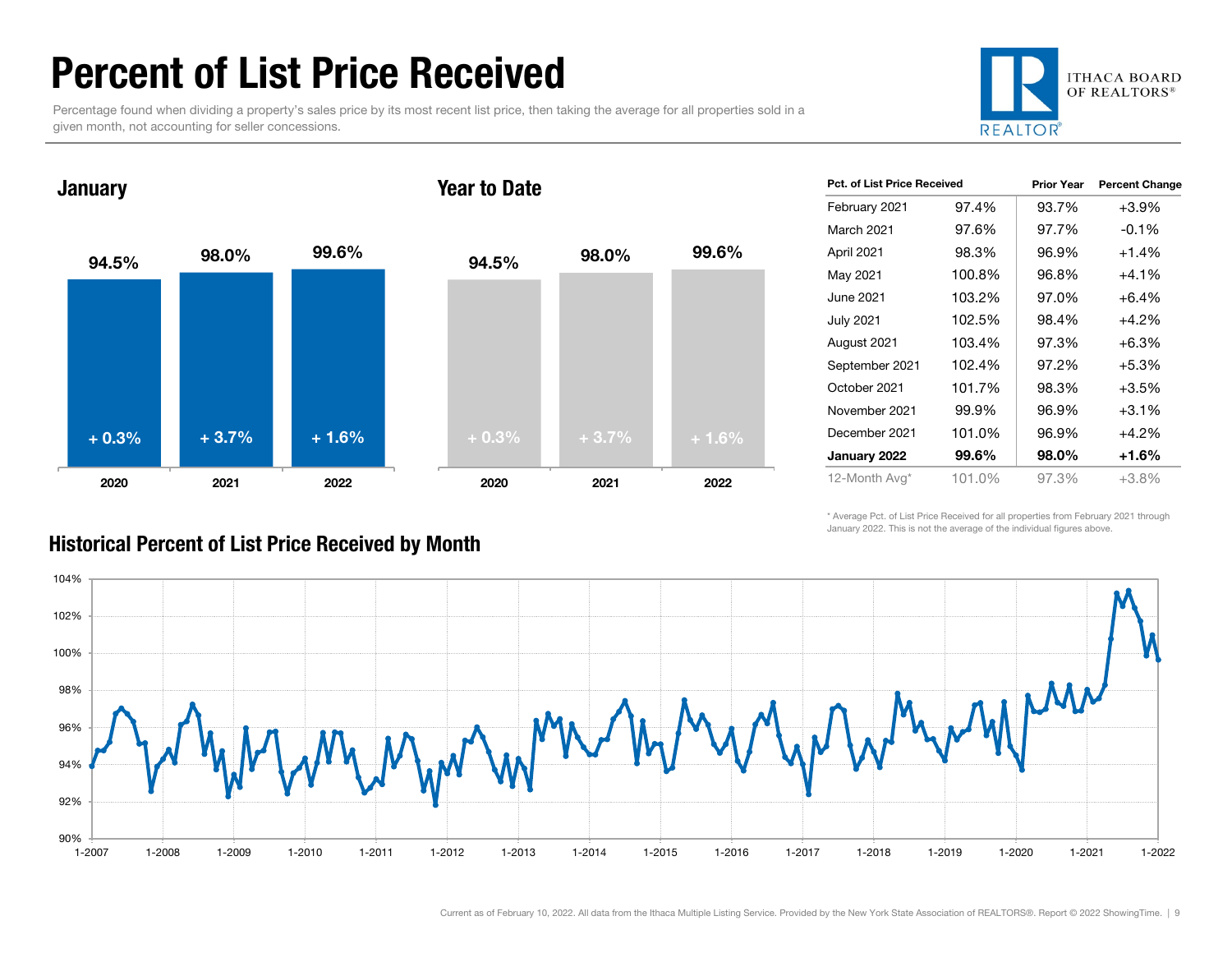## Housing Affordability Index

This index measures housing affordability for the region. For example, an index of 120 means the median household income is 120% of what is necessary to qualify for the median-priced home under prevailing interest rates. A higher number means greater affordability.





| <b>Affordability Index</b> |     | <b>Prior Year</b> | <b>Percent Change</b> |
|----------------------------|-----|-------------------|-----------------------|
| February 2021              | 211 | 195               | $+8.2\%$              |
| March 2021                 | 169 | 197               | $-14.2%$              |
| April 2021                 | 167 | 179               | $-6.7\%$              |
| May 2021                   | 148 | 147               | $+0.7%$               |
| June 2021                  | 135 | 165               | $-18.2%$              |
| <b>July 2021</b>           | 138 | 167               | $-17.4%$              |
| August 2021                | 135 | 161               | $-16.1%$              |
| September 2021             | 140 | 148               | $-5.4\%$              |
| October 2021               | 164 | 157               | +4.5%                 |
| November 2021              | 148 | 179               | $-17.3%$              |
| December 2021              | 161 | 177               | $-9.0\%$              |
| January 2022               | 172 | 191               | $-9.9\%$              |
| 12-Month Avg               | 157 | 172               | $-8.5%$               |

#### Historical Housing Affordability Index by Mont h

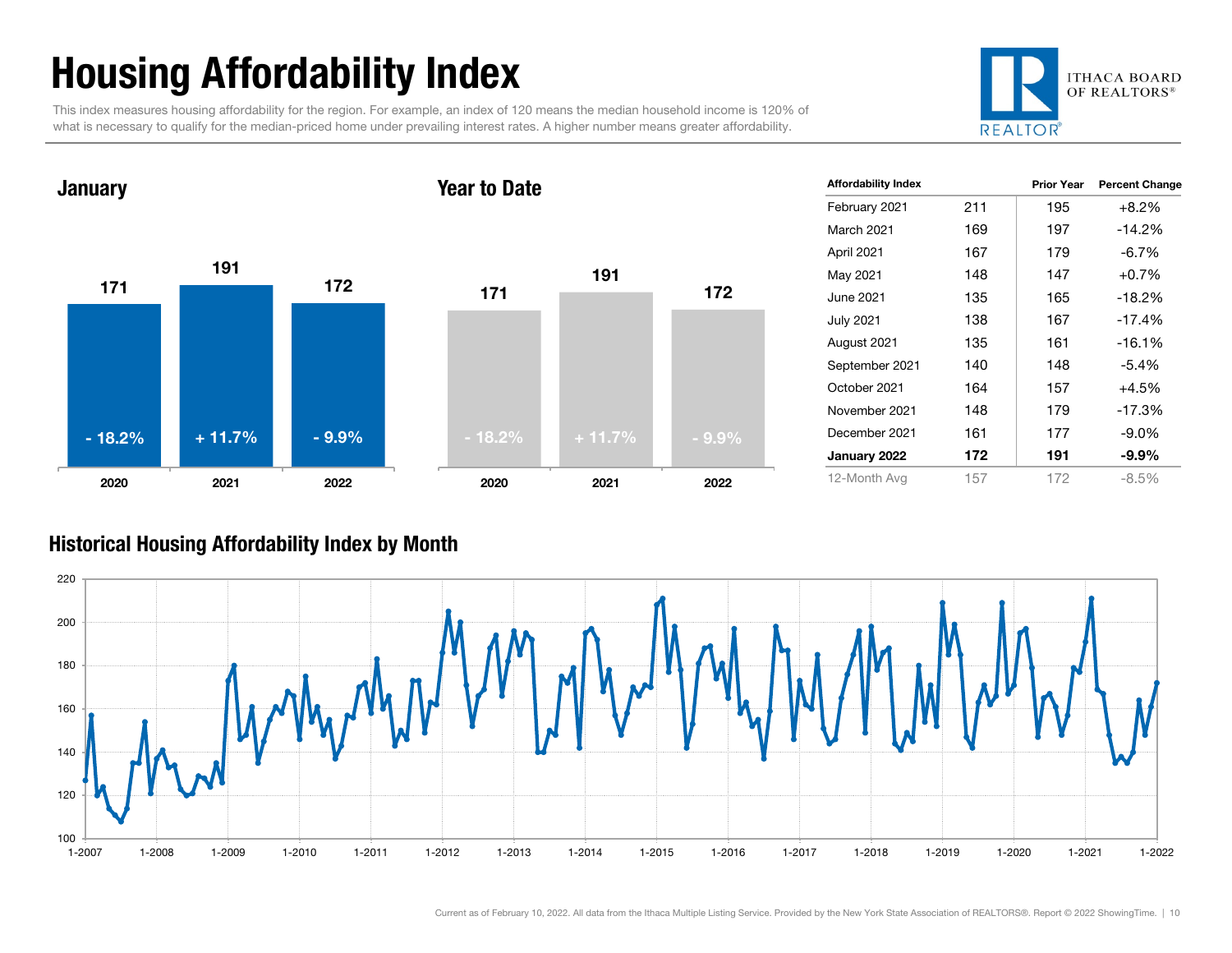### Inventory of Homes for Sale

The number of properties available for sale in active status at the end of a given month.





#### Historical Inventory of Homes for Sale by Month

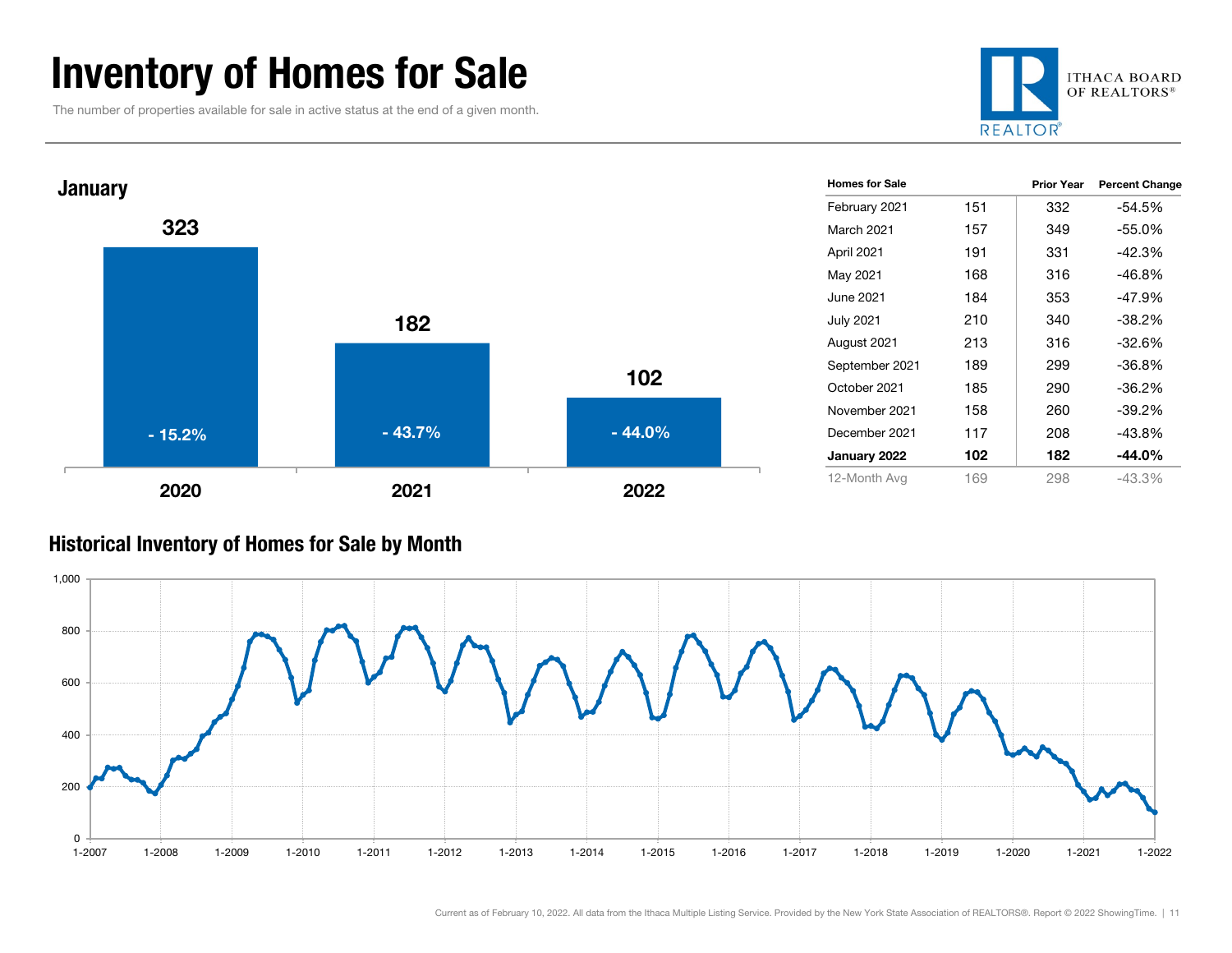### Months Supply of Inventory

The inventory of homes for sale at the end of a given month, divided by the average monthly pending sales from the last 12 months.





#### Historical Months Supply of Inventory by Month

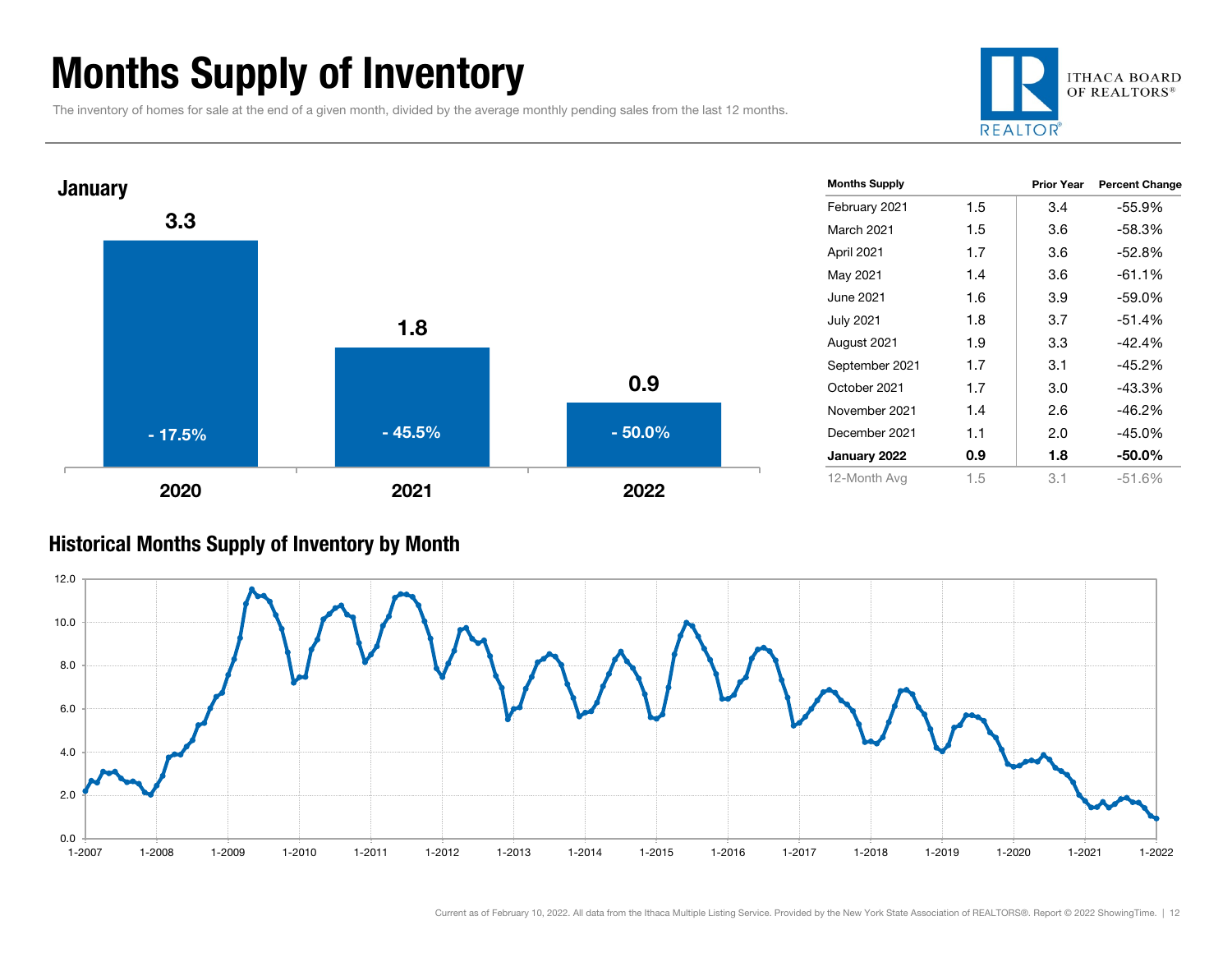#### Ithaca Board of REALTORS® Statistics Report – 4-Year Comparative All Property Types – January 2022

|                                             | <b>Jan-19</b> | <b>Jan-20</b> | $Jan-21$     | <b>Jan-22</b> |
|---------------------------------------------|---------------|---------------|--------------|---------------|
| <b>All Residential Properties:</b>          |               |               |              |               |
| <b>Closed Sales:</b>                        | 43            | 60            | 80           | 73            |
| <b>Dollar Volume:</b>                       | \$9,202,161   | \$14,510,195  | \$19,614,615 | \$18,882,879  |
| <b>Average Selling Price:</b>               | \$214,004     | \$241,837     | \$245,183    | \$258,670     |
| <b>Median Selling Price:</b>                | \$169,900     | \$220,420     | \$207,500    | \$229,900     |
| <b>Average Days on Market:</b>              | 84            | 80            | 51           | 48            |
| <b>Average Selling Price to List Price:</b> | 94.43%        | 94.87%        | 97.97%       | 100.54%       |
| <b>New Listings</b>                         | 81            | 108           | 78           | 65            |
| <b>Active Listings (New and Current)</b>    | 327           |               | 173          | 102           |
| <b>Listings Under Contract</b>              | 180           |               | 257          | 209           |

|                                          | <b>Jan-19</b> | $Jan-20$     | $Jan-21$       | <b>Jan-22</b>  |
|------------------------------------------|---------------|--------------|----------------|----------------|
| <b>All Property Types:</b>               |               |              |                |                |
| <b>Closed Sales:</b>                     | 61            | 75           | 94             | 87             |
| <b>Residential</b>                       | 43            | 60           | 80             | 73             |
| Land                                     | 11            | 10           | 9              |                |
| <b>Commercial-Industrial</b>             |               | 2            | $\overline{2}$ | $\overline{2}$ |
| <b>Multi-Family</b>                      | 6             | 3            | 3              | 5              |
| <b>Dollar Volume:</b>                    | \$14,812,161  | \$17,908,446 | \$22,324,415   | \$23,667,429   |
| <b>Residential</b>                       | \$9,202,161   | \$14,510,195 | \$19,614,615   | \$18,882,879   |
| Land                                     | \$913,500     | \$1,235,000  | \$893,300      | \$1,290,550    |
| <b>Commercial-Industrial</b>             | \$2,500,000   | \$1,273,251  | \$1,428,000    | \$1,000,000    |
| <b>Multi-Family</b>                      | \$2,196,500   | \$890,000    | \$388,500      | \$2,494,000    |
| <b>Active Listings (New and Current)</b> | 669           |              | 359            | 243            |
| <b>Listings Under Contract</b>           | 237           |              | 361            | 300            |
| <b>NOTES:</b>                            |               |              |                |                |
| .                                        |               |              | .              |                |

*The data relating to real estate sales comes from the Ithaca Board of REALTORS® Multiple Listing Service. Information deemed reliable but not guaranteed.*